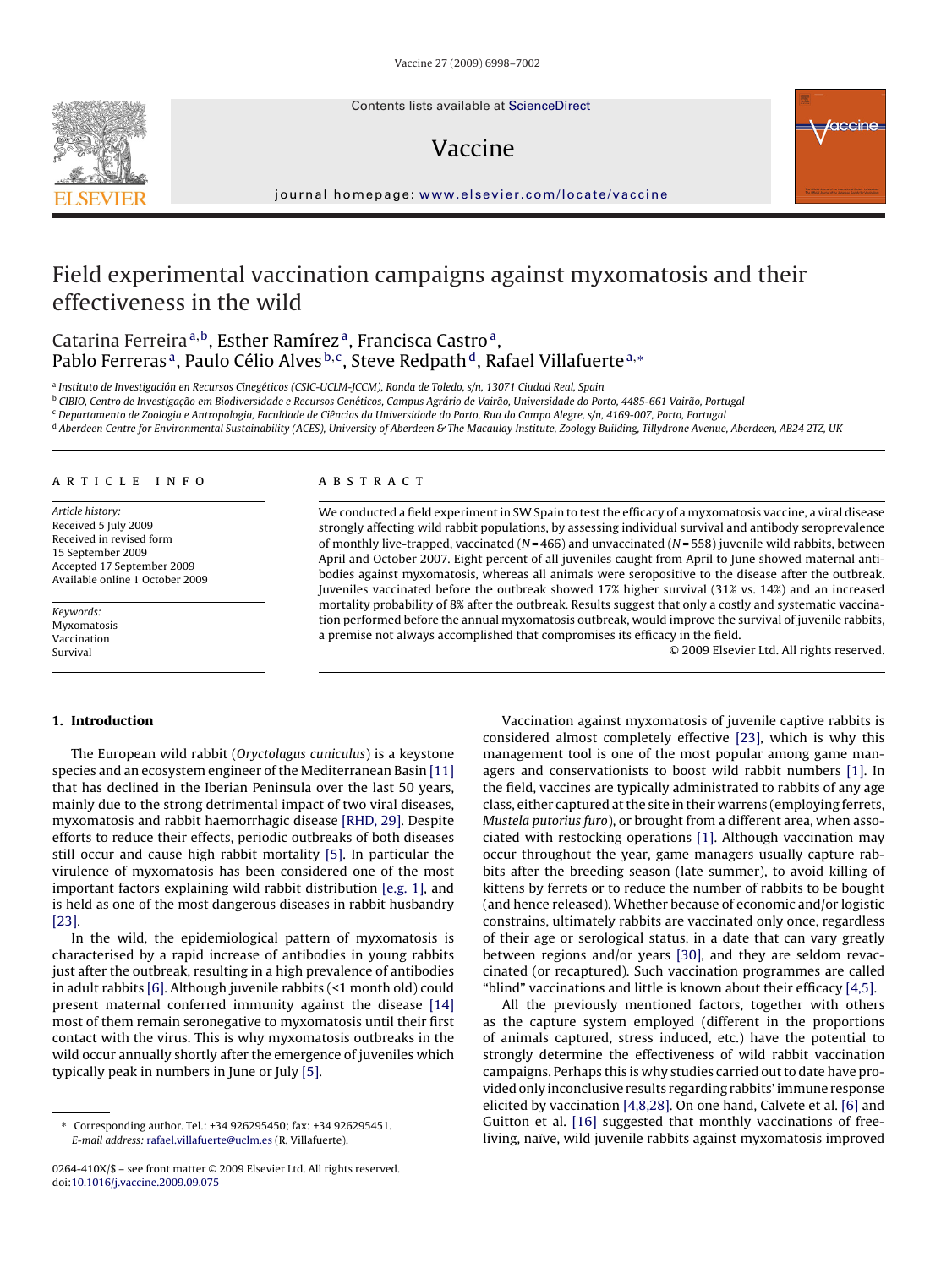individual survival. However, short-term negative effects of vaccinations on juveniles have been described [\[7\]](#page-4-0) whereas the intensity of the immune response induced by vaccination has also been shown to be affected by body condition [\[4\]. A](#page-4-0)cquired immunity and the length of the breeding season can play a crucial role in the differential impact of myxomatosis on wild rabbit populations [\[14\].](#page-4-0) Therefore, even under controlled conditions it is not completely clear which factors should be manipulated to enhance the effectiveness of this management tool. In the field, the performance of "blind", non-systematic, vaccinations in low density rabbit populations may actually make them more vulnerable to extinction due to amultitude of factors [\[9\]. F](#page-4-0)or example, one feature that could compromise their success is the time when the outbreak occurs, which is seldom considered by managers and often neglected in experimental studies. The end of the breeding season, when several cohorts of juvenile rabbits naïve to myxomatosis begin to coexist, could be an appropriate occasion to perform a single vaccination campaign, but this would imply the existence of rigorous population monitoring schemes which are absent most of the times. Systematic vaccinations throughout the pre-, during and post-phases of the disease incidence could be another alternative with the advantage of potentially reversing the short-term negative effects associated with vaccination [\[7\]. T](#page-4-0)he development of recombinant vaccines that can be transmitted horizontally in the wild is a more recent instrument designed to overcome the need for systematic vaccinations, although with yet limited transmissibility [\[2\], w](#page-4-0)hich turns the problem of protecting wild rabbit populations against myxomatosis one of the chimeras of rabbit's management and conservation with few easy and visible short-term solutions.

The purpose of this study was to determine the effectiveness of a systematic vaccination scheme against myxomatosis in the wild. We vaccinated a known proportion of juvenile wild rabbits in a high-density, closed population, located in Southern Spain, over several months. We assessed individual survival and immunological status of vaccinated and unvaccinated juveniles captured during monthly, live-trapping sessions and determined the factors affecting the success of vaccination campaigns before, during and after the myxomatosis outbreak. Our final goal was to provide evidence for managers to decide under which conditions and circumstances, vaccination campaigns would provide a useful management tool.

## **2. Materials and methods**

#### 2.1. Study site and data collection

This study was carried out in Los Melonares, located in the south of the Sierra Norte Natural Park, Seville province, SW Spain. Details of the study area can be found in Rouco et al. [\[25\].](#page-4-0) Two  $200 \text{ m} \times 200 \text{ m}$  nuclei were built, approximately 2-km from each other. These were fenced around their perimeter to prevent the entrance of mammalian predators, but did not impede avian raptor predation. In each nucleus, 18 artificial warrens were constructed on four parallel lines of four or five warrens separated by approximately 40 m. Each warren was surrounded with a wire net (approx. 1 m high, 0.5 m underground, 1.5 cm diameter), with gaps where live-traps were placed so rabbits could only leave or enter warrens by passing through the inactivated traps. This particular capture system presented the advantage of providing high capture rates (approximately 50% [\[24\]\).](#page-4-0) Food and water were provided ad libitum next to each warren (see Rouco et al. [\[25\]](#page-4-0) for more details).

Myxomatosis was known to be present in the population with annual outbreaks occurring mainly between late-spring and the end of summer [\[24\].](#page-4-0) Rabbits were live-trapped in all warrens every month from April to October 2007. Throughout these sampling months, at their first capture, animals were marked with individually numbered ear tags and measured (sex, weight, tarsus and ear length). Additionally, a blood sample was obtained on two occasions (see following section). Rabbits were considered juveniles when their weight was below 900 g and adults when their weight was equal or above 900 g. In each nucleus, half of the warrens were randomly allocated to one of two treatments: control or vaccination against myxomatosis. Vaccination against myxomatosis involved injecting all juvenile rabbits of the corresponding warrens with 0.5 ml of a homologous vaccine from Sanarelli virus (lineage León-162; POX-LAP, Ovejero Laboratories), which are the doses recommended for domestic rabbits (VACCINATED). All juvenile rabbits of the same size captured on the rest of the warrens in each nucleus were injected with 0.5 ml placebo (commercial physiological saline solution, UNVACCINATED). Therefore, all rabbits were administrated, at their first capture, with either the vaccine or the placebo, according to the treatment they belonged to. Evidence of the incidence of myxomatosis on rabbits was based on the presence of myxomas and lesions (usually in eyes, ears and anus [\[18,26\]\).](#page-4-0) All animals were treated in compliance with guidelines outlined by the animal ethics committee in Spain.

#### 2.2. Seroprevalence analysis

Blood sample collection was performed in two occasions only, one at the beginning and the other at the end of the experiment (April and October, pre-myxomatosis and post-outbreak periods, respectively). In April, the blood sample was taken before the administration of any of the vaccine or placebo treatments. In both months, the blood sample was obtained from all captured animals from an incision of the marginal ear vein and stored in Eppendorf tubes without anticoagulant [\[5\].](#page-4-0) The blood samples were left to coagulate at room temperature, centrifuged and the sera were frozen at −20 °C. To determine the antibody presence/absence against Myxoma virus by indirect ELISA we used the commercial kit "CIVTEST Cuni Mixomatosis" (HIPRA S.A., Girona, Spain) following the manufacturer recommendations.

### 2.3. Survival analysis

During the experiment a total of 78 juvenile rabbits (weight from 600 to 900 g.) were radio-collared (Biotrack, Wareham, UK) and tracked twice a day to check for survival  $(N<sub>VACCINATED</sub> = 36;$  $N_{\text{UNVACCINATED}}$  = 44). When possible, the cause of death was assessed by examining the carcass, by the location of the remains and by other signs, such as feathers [\[20\]. T](#page-4-0)hose rabbits that died below ground were considered most likely to have suffered from an undetermined disease. Radio-collars were removed from those animals still alive at the end of the experiment. Survival rates estimates were made using MICROMORT 1.3 [\[17\].](#page-4-0)

# **3. Results**

From April to October 2007 a total of 2158 rabbits were livetrapped and measured. Of these, 1024 (47%) were juveniles (544 males, 462 females and 18 undetermined). According to the type of warren where first captured, a total of 466 young rabbits were vaccinated against myxomatosis while 558 were injected with placebo (unvaccinated; [Table 1\).](#page-2-0) Differences between the number of animals captured in both treatments throughout the experiment were not significant ( $\chi^2$  = 4.73; d.f. = 6; p > 0.05).

The proportion of juvenile rabbits captured varied between months, being highest in April (28%; [Fig. 1\).](#page-2-0) The proportion of new juvenile rabbits emerging in the population decreased steadily from June onwards until it reached a minimum of 3% in September, when most of the animals captured were adults. The proportion of recaptured individuals also decreased throughout the study ([Fig. 1\).](#page-2-0)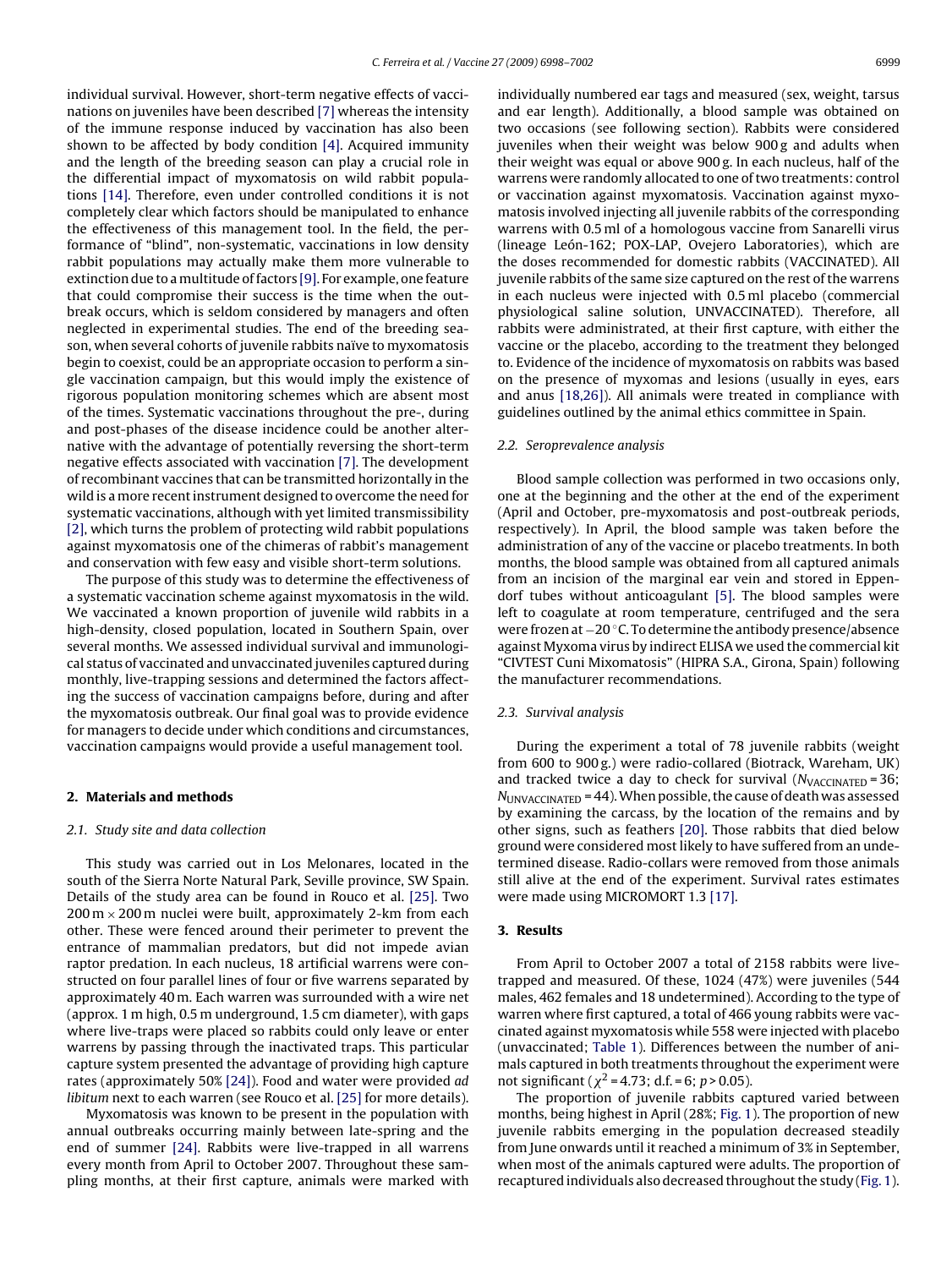<span id="page-2-0"></span>**Table 1**

Numbers of juvenile rabbits first captured between April and October 2007 in Los Melonares, Seville, belonging to vaccinated (against myxomatosis) and unvaccinated treatments.

| Month of first capture | Vaccinated | Unvaccinated |  |
|------------------------|------------|--------------|--|
| April                  | 146        | 151          |  |
| May                    | 106        | 137          |  |
| June                   | 100        | 138          |  |
| July                   | 55         | 61           |  |
| August                 | 31         | 36           |  |
| September              | 11         | 19           |  |
| October                | 17         | 16           |  |
| Total                  | 466        | 558          |  |



**Fig. 1.** Proportion of emergent, recaptured juvenile rabbits and juveniles at 1st capture (in relation to the total number of juveniles caught during the whole experiment) captured between April and October 2007 in Los Melonares, Seville.

None of the adults captured showed myxomatosis symptoms, and there were virtually no juveniles showing symptoms of myxomatosis between April and June 2007 (Fig. 2). However, the proportion of juvenile rabbits showing symptoms peaked in July and then tailed off. Considering that there is a virus incubation period of at least 10 days before the manifestation of the symptoms, the incidence of the disease would be possible from days 80 to 140. The most severe symptoms of myxomatosis were exhibited by young rabbits captured in July, when half of the animals showed severe lesions of the anogenital region, very swollen eyelids and severe congestion. There were no differences between the monthly proportion of vaccinated and unvaccinated juvenile rabbits showing myxomatosis symptoms during the study ( $\chi^2$ =6.81; d.f.=6; p>0.05). In spite of this, vaccinated juvenile rabbits showed 1.9-fold higher overall survival rate than unvaccinated ones, respectively  $0.39$  ( $\pm 0.08$ SE) and 0.21 ( $\pm$ 0.08SE), although these differences were not quite statistically significant (one-tailed Z-test,  $Z = 1.59$ ,  $p = 0.056$ ). This means that overall unvaccinated juvenile rabbits presented



**Fig. 2.** Proportion of juvenile rabbits showing symptoms of myxomatosis between April and October 2007 in Los Melonares, Seville.

#### **Table 2**

Proportion of juvenile rabbits seropositive and seronegative to myxomatosis in April and October 2007 in Los Melonares, Seville, belonging to vaccinated (against myxomatosis) and unvaccinated treatments.

| Blood sample  | April 2007       |                              |                  | October 2007                |  |
|---------------|------------------|------------------------------|------------------|-----------------------------|--|
|               | NEG <sup>a</sup> | PO <sub>S</sub> <sup>a</sup> | NEG <sup>a</sup> | PO <sub>S<sup>a</sup></sub> |  |
| <b>UNVACC</b> | 83%              | 11%                          | 0%               | 100%                        |  |
| <b>VACC</b>   | 89%              | 5%                           | 0%               | 100%                        |  |

<sup>a</sup> Seroprevalence.

an increased mortality rate of 18% comparing to vaccinated juveniles.

Blood samples of 157 juveniles in April and 74 juveniles in October were taken and analysed overall. In April, only an average of 8% of juvenile rabbits showed natural antibodies against the disease (Table 2). By October, however, all animals were seropositive to myxomatosis regardless of whether they had been vaccinated or not against the disease prior to the outbreak. Radio-tracking data suggested that juvenile rabbits that were vaccinated before the outbreak showed higher survival (31%) compared to unvaccinated individuals (14%; one-tailed Z-test,  $Z=0.56$ ,  $p=0.212$ ; Fig. 3). In contrast, individuals vaccinated during the myxomatosis outbreak showed lower survival (8%) compared to unvaccinated juveniles (16%; one-tailed Z-test,  $Z = 0.77$ ,  $p = 0.279$ ). Although the differences are not significant, these results may suggest that the impact of vaccination varies depending on the time when it is administered.

# **4. Discussion**

Myxomatosis is still an important regulation factor of wild rabbit populations. Our results suggest that individual survival of juvenile rabbits could be improved through systematic vaccinations, as found in other studies [\[e.g. 15\], e](#page-4-0)specially when performed before the disease outbreak. However, care has to be taken when making general considerations about the effectiveness of this tool, since the circumstances under which it is usually undertaken in the field by game managers and/or conservationist are quite different from experiments carried out by scientists. Rabbits' physiological stress levels can affect the vaccine's power [\[4\], w](#page-4-0)hich implies



**Fig. 3.** Fate of post-emergent radio-collared unvaccinated (white lines) and vaccinated (black lines) juvenile rabbits between April and October 2007 in Los Melonares, Seville. Each line represents the period between collaring of the rabbit (start of line) and its subsequent mortality or removal of the radio-collar (end of line). The shaded area represents the period when myxomatosis was active on the study area.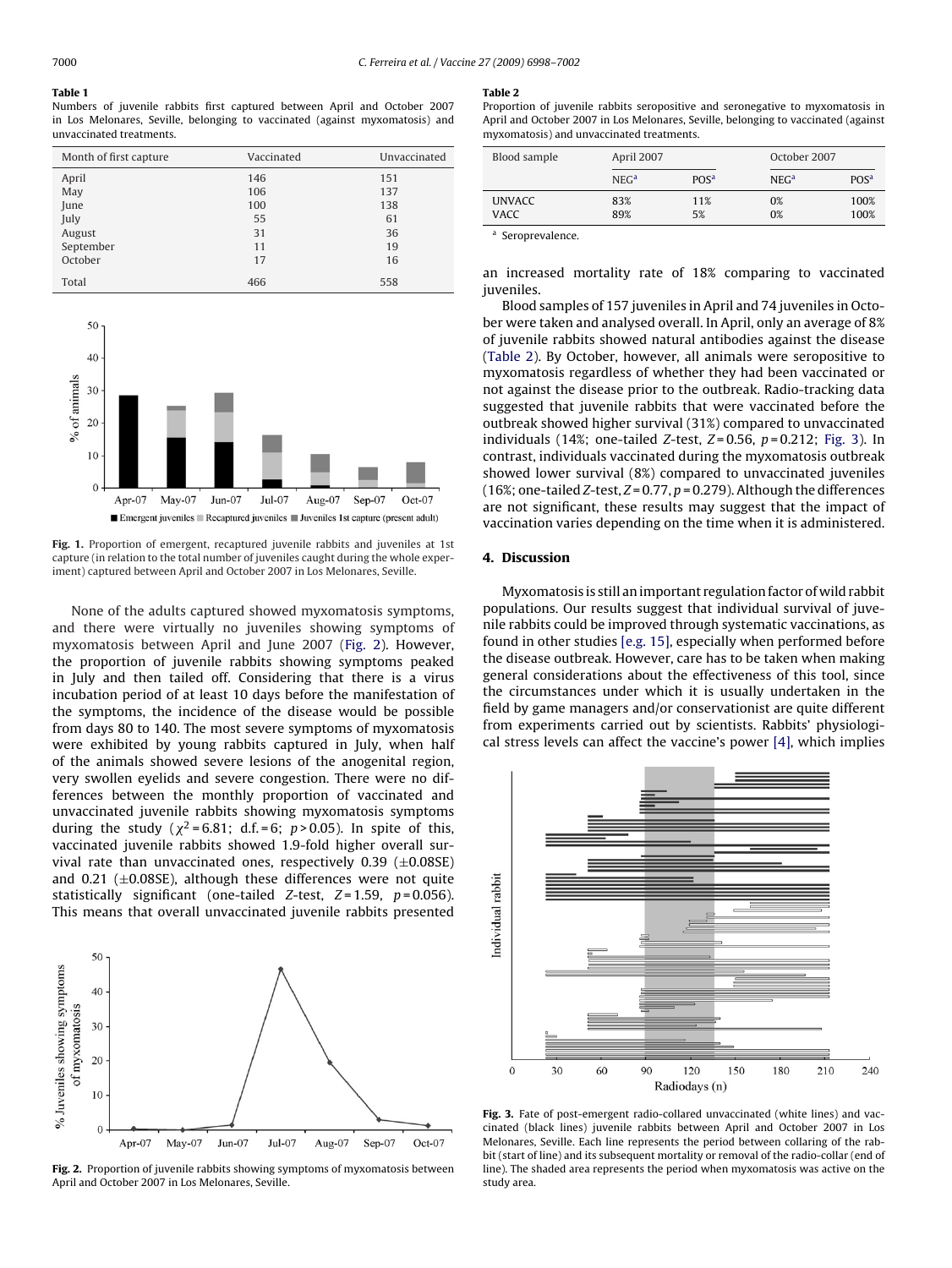<span id="page-3-0"></span>that the capture and manipulation procedures could highly influence the efficacy of the immunization campaigns. Moreover, some of the commercial vaccines against myxomatosis (such as POX-LAP) need to be prepared immediately before their administration to rabbits usually loosing efficacy within 15–20 min after their first application. Vaccination campaigns in the field can additionally be influenced by the highly variable spatial-temporal pattern exhibited by the virus [\[30\],](#page-4-0) which is a function of a panoply of factors such as the virulence of circulating strains or population density [\[3\],](#page-4-0) providing paradoxical effects at the individual level.

In Mediterranean ecosystems wild rabbit populations reach their reproductive peak between April and June [\[e.g. 15\]](#page-4-0) and so by the end of June a greater proportion of susceptible individuals is available to ensure a high circulation rate of the myxoma virus. In 2007 the myxomatosis outbreak was observed in our study plots between July to mid-August, the season of greater juvenile availability. Since passive immunity conferred by the maternal transfer of antibodies could provide protection to the young for approximately 1-month [\[13\]](#page-4-0) symptoms of the disease would only be detectable in a relative proportion of the young rabbits during summer, as was observed in our study. Our results suggest that an average of 8% of young rabbits were naturally protected against myxomatosis before the epizootic event, through acquired immunity from these maternal antibodies, which corresponds to a residual proportion of the population. This implies that before the arrival of myxomatosis, nearly 90% of juvenile individuals were susceptible to the disease. Moreover, the fact that captures (and vaccinations) were performed systematically in our study over several months guaranteed that immunization was provided to the largest proportion of juveniles, as opposed to a single vaccination campaign. The latter, had it been performed in late summer, when game managers usually do it, would only have protected a residual ([Fig. 1\) a](#page-2-0)nd already seroconverted fraction of the rabbit population ([Table 2\).](#page-2-0) In this case, the typical blind vaccination would have compromised any well-intentioned attempt to recover this particular rabbit population.

In our study, young rabbits vaccinated against myxomatosis also presented higher survival rates and lived longer than unvaccinated individuals (at least when vaccinated before the disease outbreak). Nevertheless, the fact that all juveniles were seropositive to myxomatosis at the end of the experiment (October), regardless of the treatment, implies that these animals would have developed antibodies against the disease anyway after being exposed to it. This means that every year, after the disease outbreak, virtually every individual in the population (that does not succumb to the disease) will be seropositive to myxomatosis (hence probably immune to following infections by the disease) and the only new susceptible will be the juveniles emerging in the next breeding season, which is in accordance with the known disease infectious pattern [\[6\]. O](#page-4-0)n the other hand, juveniles vaccinated during the myxomatosis outbreak survived for less time than unvaccinated individuals. This could be indicative of an immunosuppressant effect due to vaccination, as already suggested by Marlier et al. [\[19\], o](#page-4-0)r of a lack of efficiency of the vaccine when administrated during the outbreak. If one considers the additional array of potential undesirable effects caused by the administration of the vaccine, such as fever, the formation of secondary myxomas and anaphylactic reactions [\[22\], t](#page-4-0)he data suggest that a single vaccination campaign, that neglects the time when the outbreak occurs, has potentially negative management implications.

Finally, an aspect of our experiment that could have favoured the vaccine treatment was our capture system that provided high capture rates (approximately 50% [\[24\]\).](#page-4-0) This contrasts with the efficacy of the traditional capture method used by hunters (ferreting) which allows the capture of a low proportion of the rabbit population (about 36%, [\[10\]\).](#page-4-0) On the other hand, our study plots were closed, high-density systems, with terrestrial predator exclusion, whose characteristics allowed for the capture of many rabbits. In low density populations, even with a good capture system, the number of rabbits captured would not probably reach the proportion of the population necessary to assure antibody protection from the vaccine by a horizontal transmission [\[27\]. T](#page-4-0)herefore, under low density conditions, juvenile immunization against myxomatosis due to vaccination would be, to say the least, impractical.

Wild rabbit populations are still declining in the Iberian Peninsula [\[e.g. 12,21\]](#page-4-0) although the species seems to be recovering in some specific areas [\[31\].](#page-4-0) Still, under a declining scenario, vaccination campaigns against myxomatosis and RHD are frequently employed management tools on the assumption of their usefulness to increase rabbit numbers [\[4\]. T](#page-4-0)he evidence of their effectiveness is only negligible [\[6\]](#page-4-0) and overall there seems to be no relevant relation of this tool with rabbit population change after the arrival of RHD to the Iberian Peninsula [\[12\].](#page-4-0) This could be associated



Fig. 4. Factors affecting the success of wild rabbit vaccination against myxomatosis.